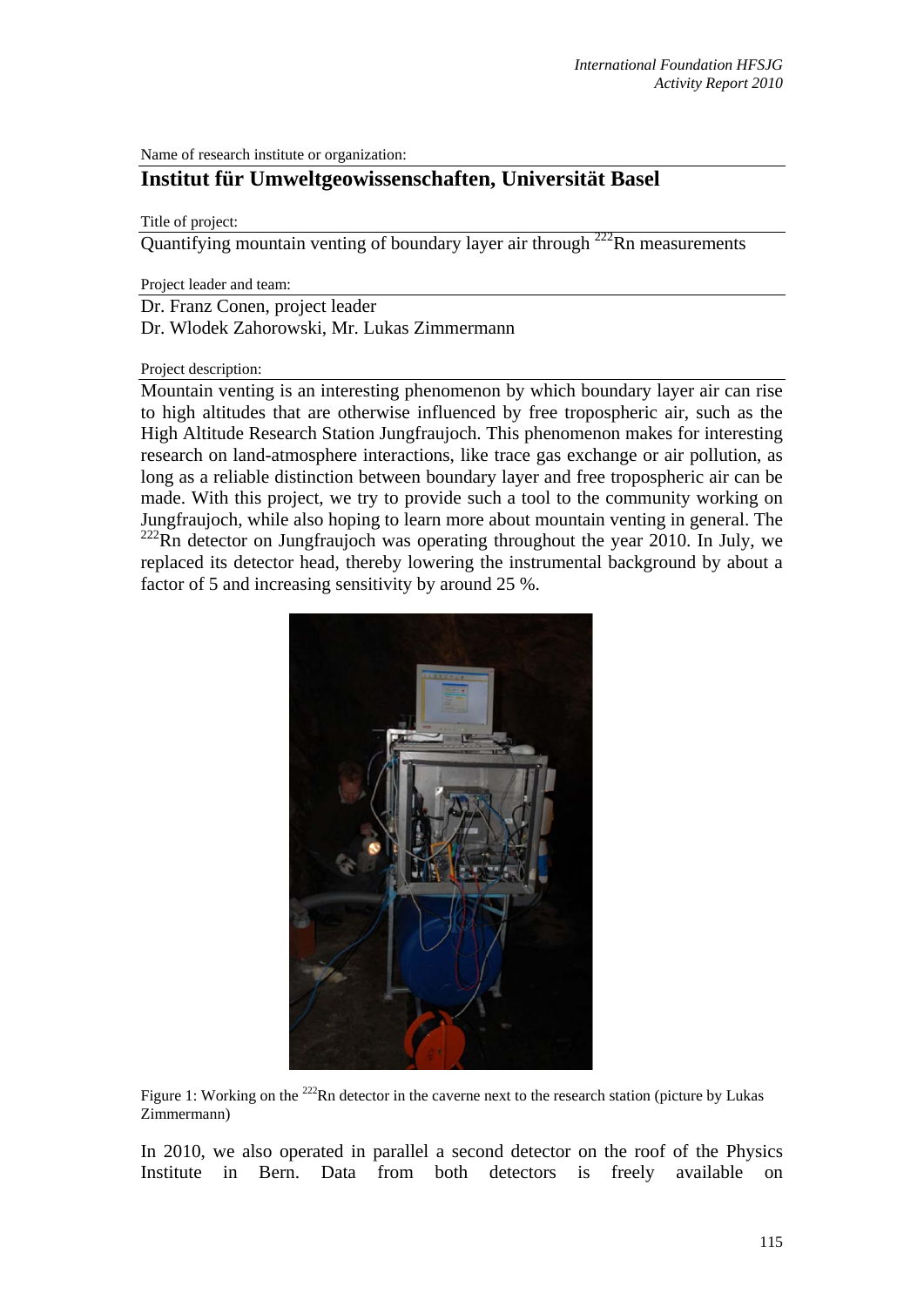http://radon.unibas.ch. The data from both instruments is processed automatically and has not yet been checked for its quality. By the end of 2010, construction work may have caused venting of air from the tunnel system, which is rich in  $^{222}$ Rn, towards our detector inlet. Another issue we are addressing in a quality check, is data collected during periods when the air inlet may have been under snow. We still work on identifying potentially affected data. A first glance at the (still preliminary) data sets indicates that the lower bound of  $^{222}$ Rn activity at Jungfraujoch tends to be higher during the middle of the year than at other times, while at Bern it is the other way round (Figure 2). During winter time (days 0-45 and days 270-350), there were prolonged periods with several Bq m-3 difference between both stations, while during the middle of the year, activity concentrations were sometimes very close, especially during the afternoons of fair weather days (Figure 3).



Figure 2: First overview of <sup>222</sup>Rn activity data collected at Jungfraujoch (blue) and Bern (pink) during the year 2010. The data is not yet fully quality-controlled. We are working on that.



Figure 3: Example of <sup>222</sup>Rn activity concentrations at Jungfraujoch (blue) and Bern (pink). Note: In this chart, Jungfraujoch <sup>222</sup>Rn activity data has been normalised to atmospheric pressure in Bern.